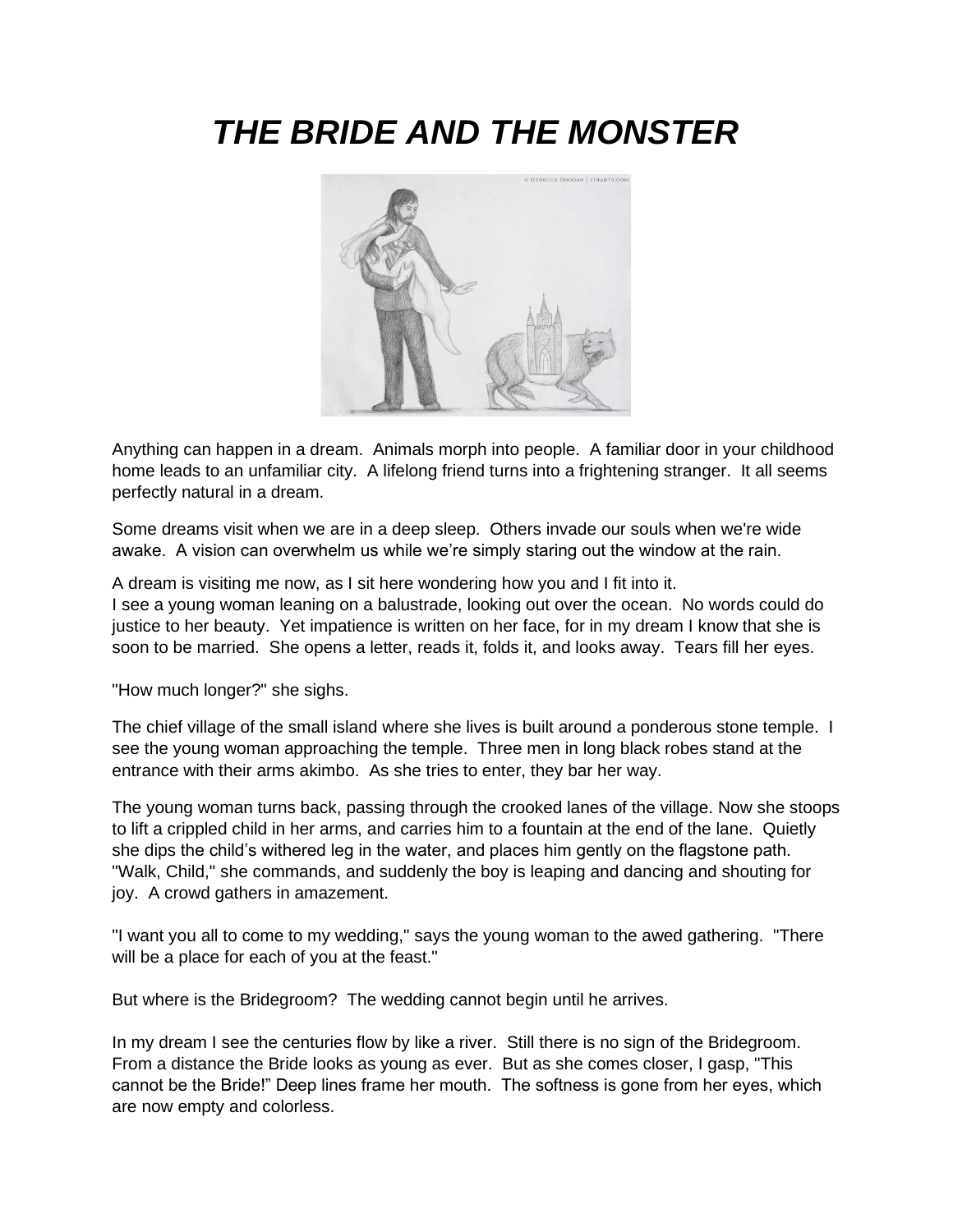Once again she approaches the temple. This time the three black robed men step aside and bow deeply. The woman enters the Temple as a high priestess, moves slowly up the aisle, climbs five steps and takes her seat on an ornate throne. Before her is an immense stone altar covered with a profusion of jewelry--- glistening gold, precious stones, chains, rings, bracelets. She adorns herself with six necklaces, thirteen bracelets, a ring for every finger.

"Are you the Bride who once invited us to your wedding?" I ask. She turns toward me with a face that would frighten Satan. Her eyes are two stagnant pools; her mouth curls into a sneer.

"What do you think?" she replies, and proceeds to sort the jewelry piled on the stone altar. "Where is the Bride? What happened to the Bride?" I demand. In my dream the woman turns toward me again, totally transformed. The jewelry is gone. Her face is young and beautiful. "Have you been looking for me?" she asks in a cheerful voice, clear as a mountain spring.

It appears that two women inhabit the same body.

One is young, pure, and clothed in kindness.

The other is hard, treacherous, cold as ice.

Is the young Bride captive in the body of this Monster?

The village clock strikes twelve noon. The temple begins to fill with people. Now they wait for the jeweled priestess to begin her rituals as the three men in black move slowly up the aisle and kneel before her. Suddenly the priestess begins to writhe in agony. With great effort she lifts her hands in "blessing" as the congregation falls to its knees.

"What happened to the Bride?" I cry. "Where has she gone? You are not Bride!"

The three men robed in black rise from their knees, and approach me with fire in their eyes, when suddenly the priestess begins to tremble violently. She grasps the stone altar, clinging to it with all her strength, breathing heavily, while she surveys the congregation with those vacant eyes. Beads of perspiration drop from her forehead. Is she about to give birth? Something within seems to be tearing her apart. "No!" she cries. "No! No! No!"

Now I see something that can only happen in a dream. While the priestess clutches the stone altar, another form emerges from the outline of her body. A young woman exactly her size steps from the shadow of the priestess and descends the stairs. Without a word the young woman walks down the aisle and moves into the sunlight.

A final shudder passes through the body of the priestess. She stands, erect and calm before the astonished congregation. "Now, at last, I am free to grow!" she shouts. Before our eyes the priestess grows larger and larger until her head is ten feet above the tallest person in the temple. "My hour has come. We shall now take possession of this island," she announces. The three men in black robes fall on faces and the congregation follows their example.

I am seized with terror. Whoever this Monster-Priestess may be, I know I need to flee. I run down the aisle and out into the sunlight.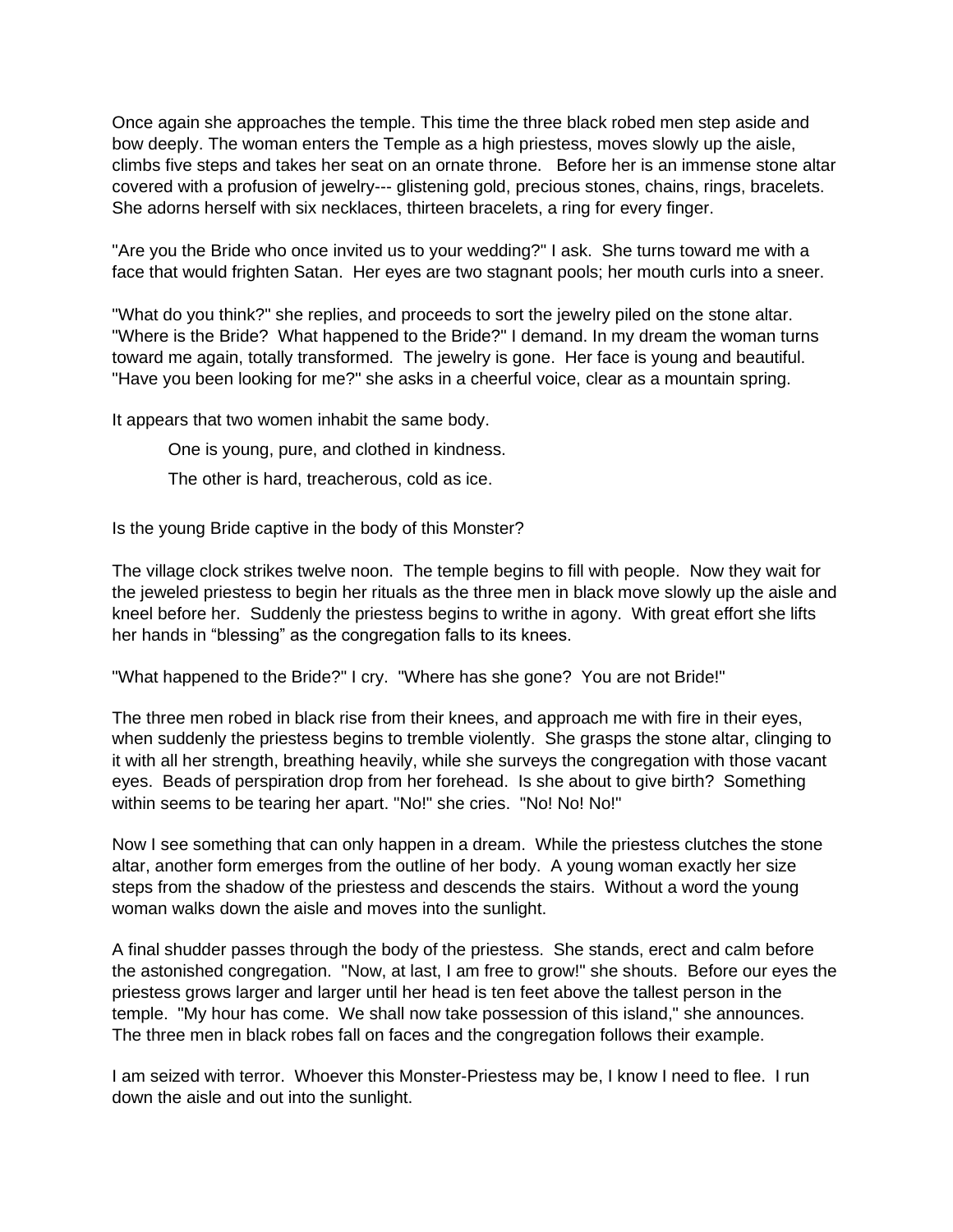And there, surrounded by a cluster of joyful people, is the Bride.

"My days of captivity are over," she says. "I am free from the Monster at last. Follow me beyond the village wall.

It's time to prepare for the arrival of the Bridegroom."



#### **Where is the Bride?**

The instant you were joined to Jesus you became part of his Body.

You became a member of a fellowship created by the living God.

You were united with men and women whose lives are nailed to Christ's cross---spoiled for the world --- and whose hearts are ignited with the resurrection power of God's Spirit.

This fellowship differs so vastly from what is commonly thought of as "church" that we hesitate to use the word. Yet that's what Jesus calls it. He calls it "my Church."

# *"...On this rock I will build my Church, and the powers of death shall not prevail against it." Matthew 16:18*

At present the Bride of Christ is concealed from human eyes, held captive in the body of the Monster.

But soon her captivity will end.

By the time the Bridegroom arrives, the Bride will be magnificent and free.

*The Lord Jesus gave himself up to death for her. He sanctified her by the power of his Spirit. He cleansed her "by the washing of water with the word." And he will present her to himself "in splendor, without spot or wrinkle or any such thing, holy and without blemish."* 

*Ephesians 5:25-26*

At the Wedding Feast the Bridegroom and the Bride rejoice together.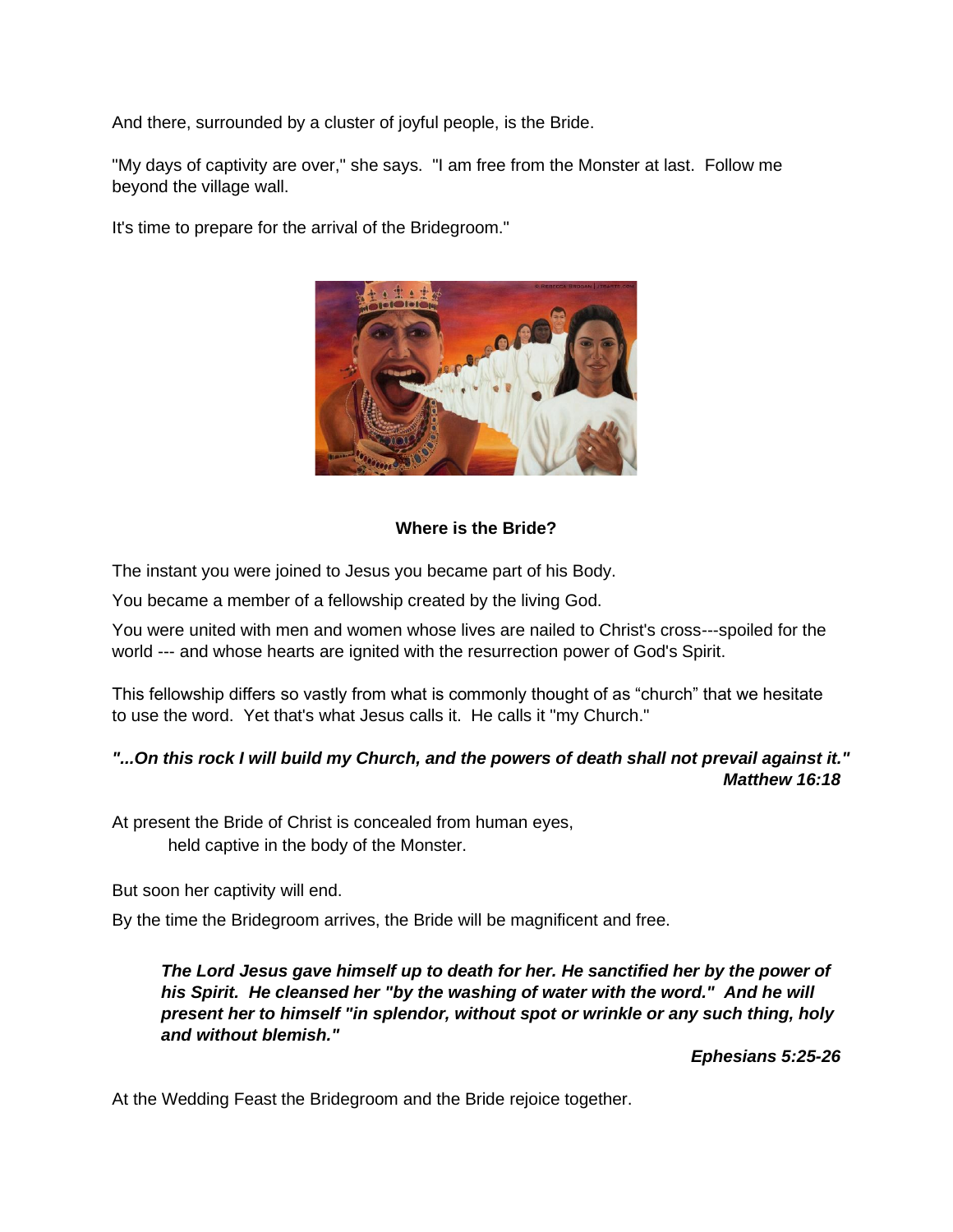*Then I heard what seemed to be the voice of a great multitude, like the sound of many waters and like the sound of mighty thunder peals, crying, "Hallelujah! For the Lord our God the Almighty reigns. Let us rejoice and exult and give him the glory, for the marriage of the Lamb has come, and his Bride has made herself ready; It was granted her to be clothed with fine linen, bright and pure"-- for the fine linen is the righteous deeds of the saints.* 

#### *Revelation 19:6-8*

The Bride has been on the earth since the day of Pentecost. There hasn't been a day in all the passing centuries when this miraculous fellowship has forgotten to give glory to its Master. Tens of thousands have laid down their lives for him. Numberless martyrs have suffered for his name, joyfully giving testimony to the crucified and risen Lamb.

Yet all through the centuries...

this Church has existed as wheat growing among tares.

It has lived inside a monster,

a religious system which proclaims Jesus with its mouth, while demeaning him in its heart.

The Bride is the creation of Christ alone. He called her into existence by the power of his Word. He sustains and guides her by the light of his Spirit. She lives under the shadow of his cross. She has been crucified to the world and the world to her. Her life is hid with Christ in God, so that when Christ, the Bridegroom, appears, she will appear with him in glory.

The Monster, on the other hand, is the creation of man. She is the product of human vanity, always usurping the authority of the One who alone builds his Church. Too often the Monster is mistaken for the Bride. The monster claims to be the Bride and strives to appear as the Bride. But watch how she behaves. Though she is a skilled actress, she cannot help being what she is. You will know her by her fruits.

Since the earliest days of the Church the Bride and the Monster have shared the same body. In our Lord's warnings to five of the seven churches in Revelation, Chapters 2 and 3 we see the Monster at work, distracting the believers.

*"But I have this against you, that you have abandoned the love you had at first."* 

*Revelation 2:4*

"But I have a few things against you: you have some there who hold the teaching of *Balaam, who taught Balak to put a stumbling block before the sons of Israel, that they might eat food sacrificed to idols and practice immorality."*

*Revelation 2:4*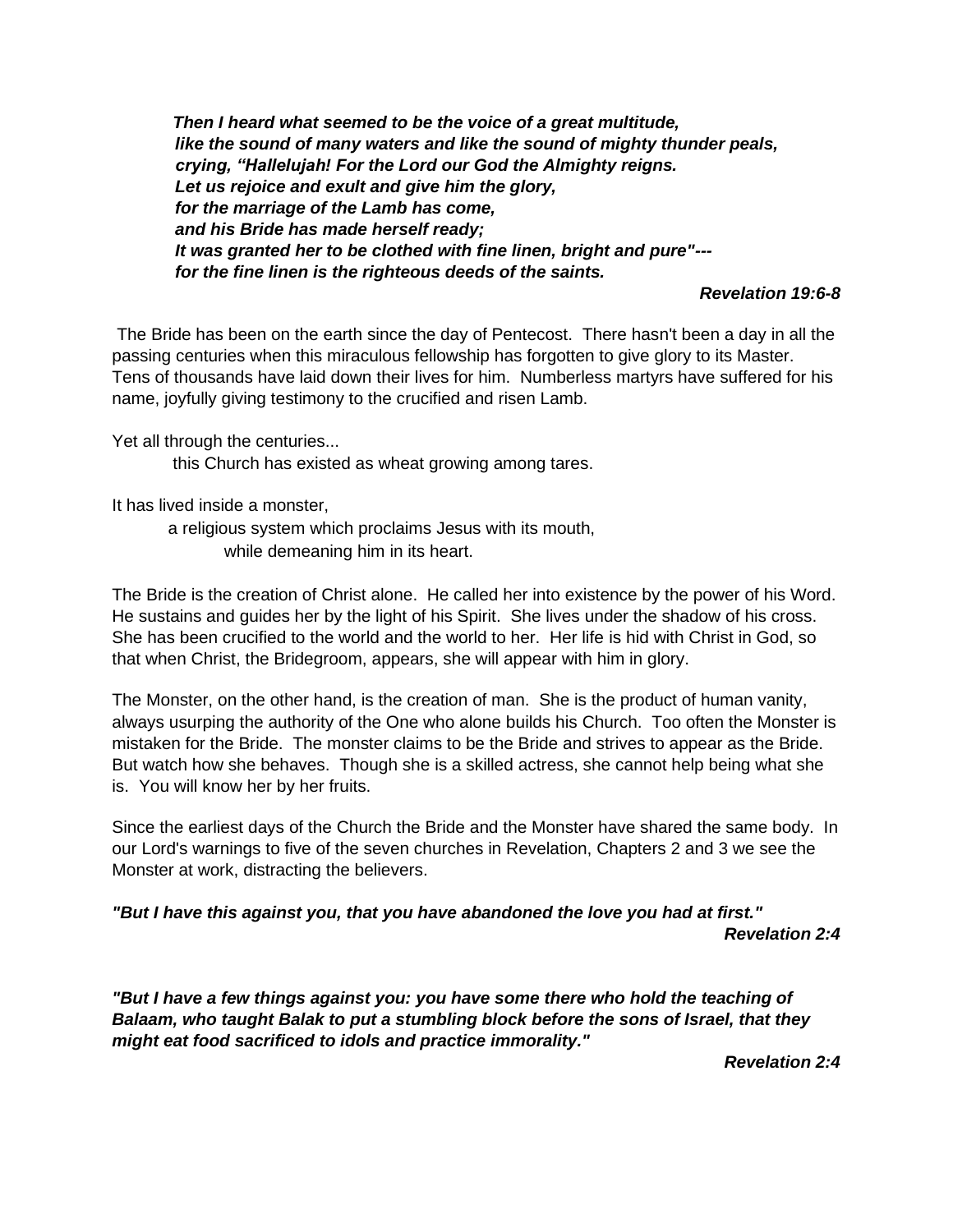*"But I have this against you, that you tolerate the woman Jezebel, who calls herself a prophetess and is teaching and beguiling my servants to practice immorality and to eat food sacrificed to idols."*

*Revelation 2:20*

*"I know your works: you have the name of being alive, and you are dead. Awake, and strengthen what remains and is on the point of death, for I have not found your works perfect in the sight of my God. Remember then what you have received and heard; keep that, and repent."*

*Revelation 3: 1b-3a*

*"I know your works: you are neither cold nor hot. Would that you were cold or hot! So because you are lukewarm, and neither cold nor hot, I will spew you out of my mouth. For you say, I am rich, I have prospered, and I need nothing; not knowing that you are wretched, pitiable, poor, blind and naked."*

*Revelation 3:15-17*

In these assemblies the Bride and the Monster were both present.

The Bride was preparing herself for the return of her Master.

The Monster was busy distracting believers from their calling…. flattering, seducing, causing division.

All through the centuries the struggle has continued. Humble broken hearts draw their strength from the Lord who never fails those who gather in his name. At the same time, religious flesh has been busy building a "church" which bears no resemblance to the One who is meek and lowly of heart.

All human attempts to reform the Church have ended in defeat. Each divine cleansing in the church has been followed by a rip tide of compromise.

The Monster and the Bride are destined to inhabit the same body until God separates them. We humans have neither the wisdom nor the power to extricate the Bride from the Monster.

But the Monster is now beginning to tremble. She has taken hold of the stone altar with a fierce grip. Her knuckles are white, her face glistens with a fearful sweat. She is in agony. Has the hour of separation come at last?

# **Only God knows.**

But when it happens, it will happen without our help. It will happen suddenly.

Meanwhile, many of us are having trouble finding our place in his Body of Christ.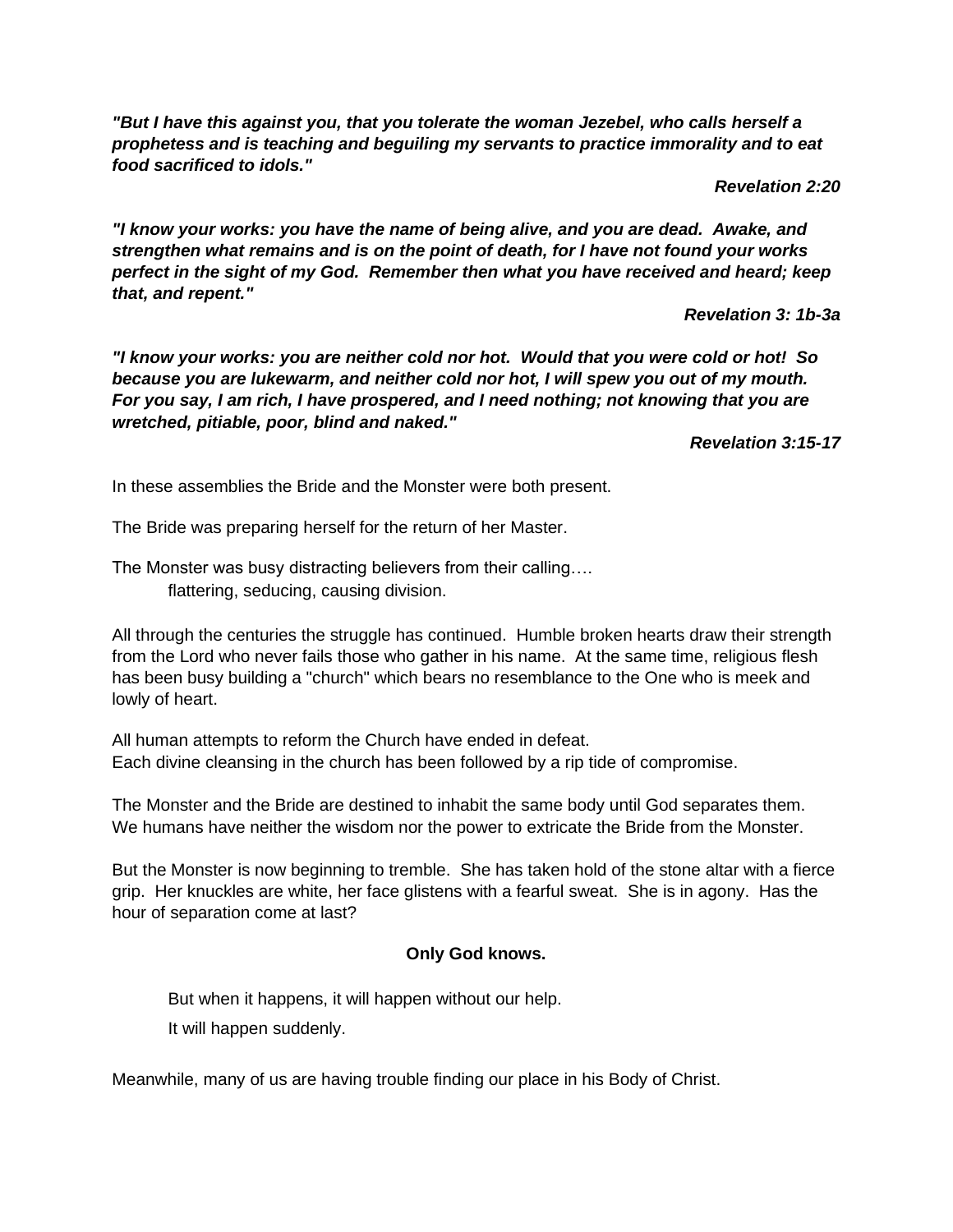#### **Jesus we know and love.**

## **But his Church is so often a disappointment.**

We know that the Church is made up of ordinary people like we are, redeemed sinners still being sanctified.

But something isn't right!

Where is the integrity? Where is the sense of the HOLY? Where is the love?

If we seriously seek his Kingdom, the Lord will guide us to believers whose lives are nailed to the cross, who are seeking to follow the Master through all the confusion.

Jesus is able to sustain us, wherever he chooses to place us in his Body.

Yes, the Professing Church is in crisis. Judgment has begun at the household of God. The light which will soon uncover every secret has begun to penetrate the Church. The Monster is finding it ever more difficult to pose as the Bride. And the Bride is finding it ever more difficult to function within the Monster.

## **Stand in awe, and let God do it!**

New ministries are forever trying to revive the Church. Time and again the Monster simply reaches out enfolding these ministries in her arms of vanity.

# **Only God can revive the Church. The Lord alone will set his Bride free.**



*"Except the Lord build the house, they labor in vain that build it."* 

*Psalm 127*

While the Monster trembles and writhes in agony, we stand back and let God do what only he can do. God does not need our help to separate the Bride from the Monster.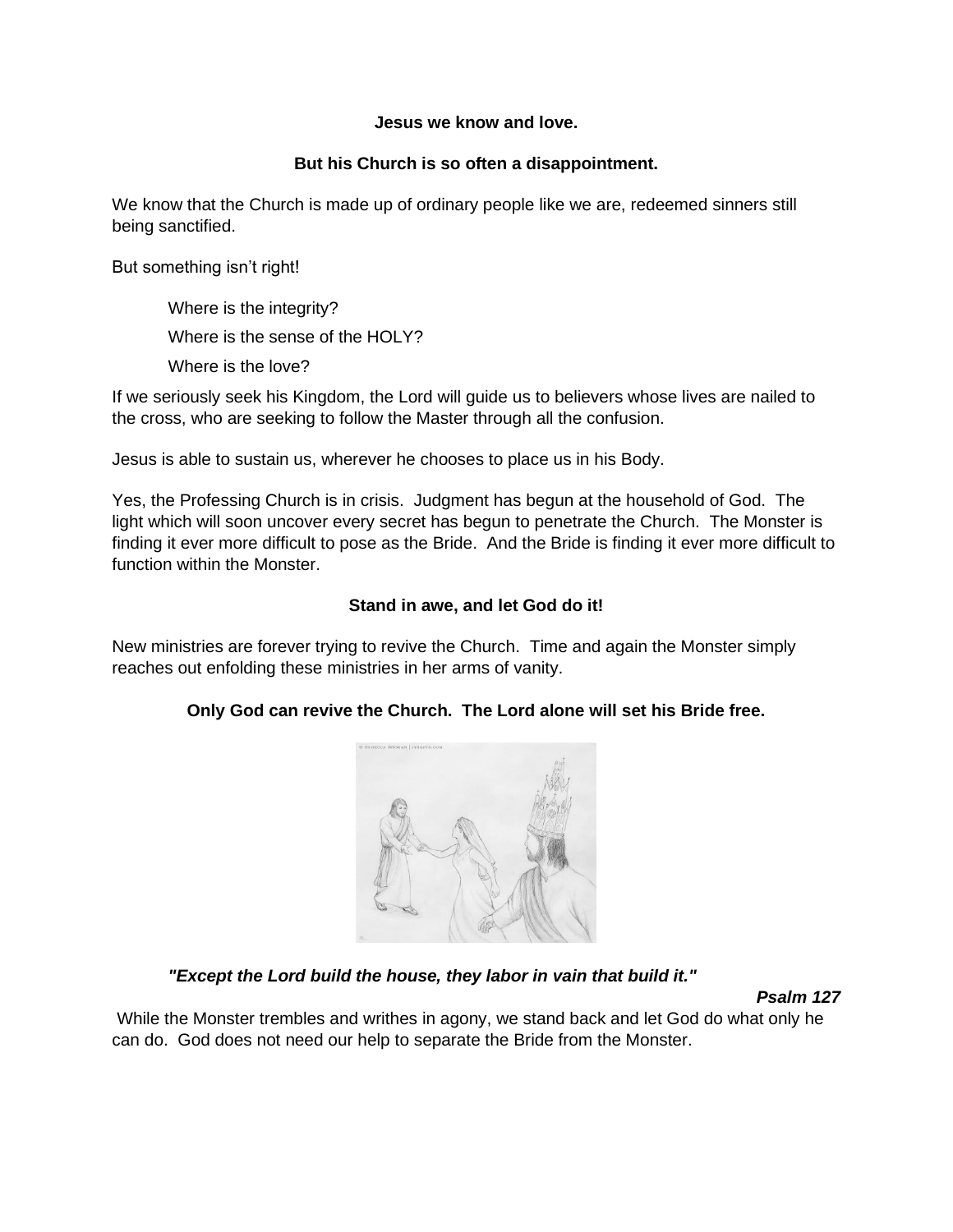## **Signs of Separation**

Long before the Church became "official" in the Roman Empire, the Monster was at work building its own kingdom in, through, and around the Church. Side by side with deeply committed servants of the Master were people who came into the Body with another agenda. Listen to Paul, writing to the Church at Rome:

## *I appeal to you, brethren, to take note of those who create dissensions and difficulties, in opposition to the doctrine which you have been taught; avoid them. For such persons do not serve our Lord Christ, but their own appetites, and by fair and flattering words they deceive the hearts of the simple-minded.*

#### *Romans 16:17-18*

The spirit of the Antichrist was already at work enticing believers to put their trust in form, ceremony, observing certain days, avoiding certain foods, pursuing ecstasy for its own sake.

But always in the mercy of God, the Monster was allowed to go only so far before it was restrained. As the power of the Emperors declined, the political power of the Church increased. By the Eleventh Century the spiritual power of the Church was vastly diminished, but its political power was immense. The Monster seemed to be unstoppable.

Then in 1054 the Church in the East and the Church in the West broke fellowship and became two separate entities. Five centuries later the Reformation brought more divisions, until today the number of church structures is almost beyond counting.

The Bride has been kept humble, and the Monster has become weak, as the outward visible Church remains splintered into denominations, sects, movements, associations, hierarchies.



But now, after inhabiting the same body for centuries, the Bride and the Monster are beginning to disengage. Believers are finding unity with each other across all barriers. Baptists, Roman Catholics, Pentecostals, Lutherans, etc. are discovering that they have a unity with each other around Jesus that is far more important than loyalty to their official brand. These people are not trying to form a new "church." They are already "one body in Christ and individually members one of another." (Romans 12:5) They are satisfied to keep serving the Master wherever he has put them until he is ready to raise up his Bride.

At the same time the Monster is engaged in its own "unity movement" which also crosses denominational barriers. One could say that the Monster is following the agenda of the Antichrist. The Monster installs its own authority in place of the authority of Jesus' simple commands.